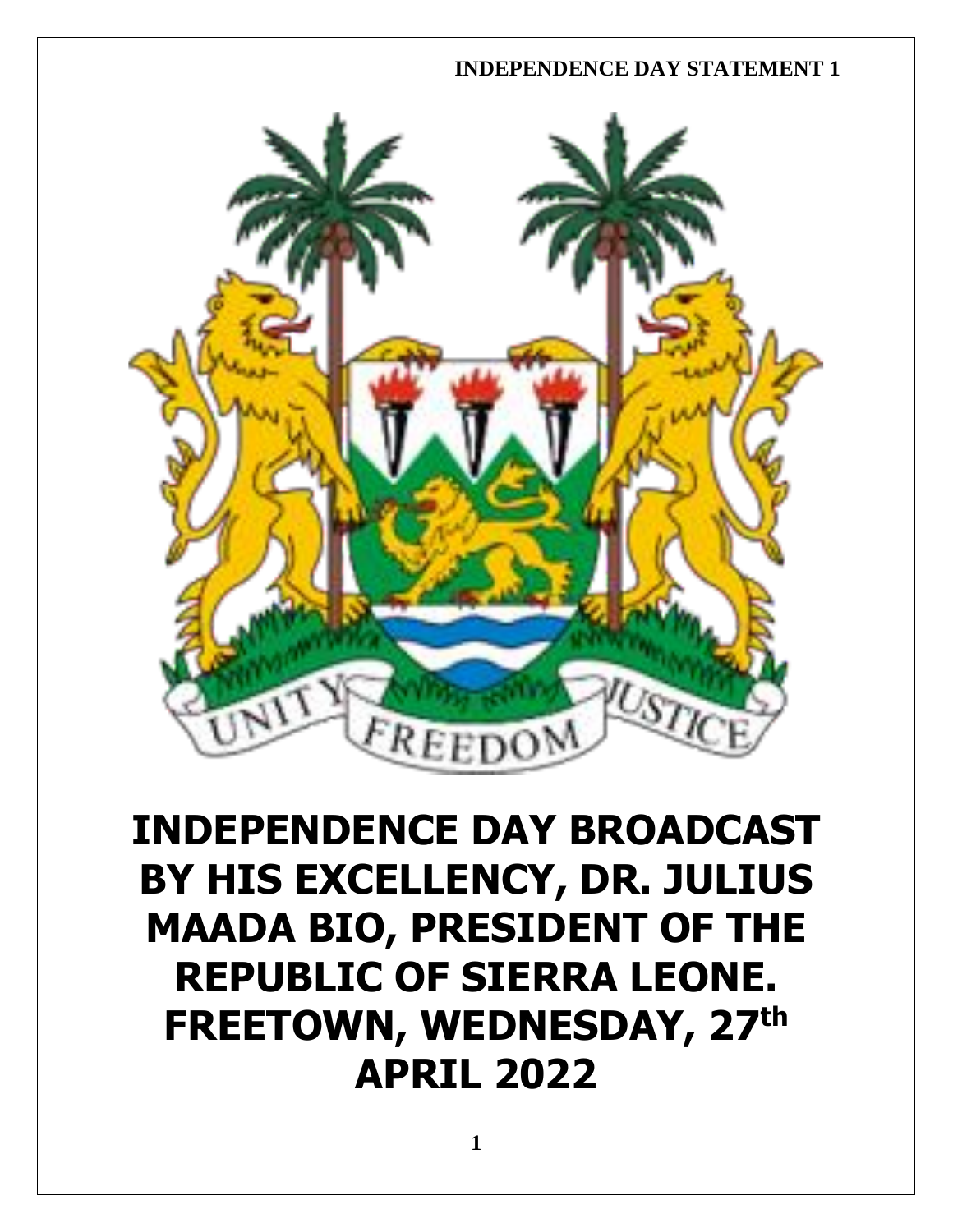Fellow citizens:

Asalamualaikum warahamatu-ilahi ta allah wa barakatuhu

- 1. May this Holy month of Ramadan strengthen our taqwa. May Allah subhanahu wattahallah bestow on us peace, abundance, and blessings.
- 2. Our country, like all countries around the world, has continued to wrestle with the immense global economic crises and the lingering effects of the COVID-19 pandemic. Global supply chains have been disrupted and everything around the world is now more expensive in every country. Food, fuel, and other goods are now more expensive in United States, United Kingdom, France, China, Australia, India, Nigeria, Ghana, Guinea, and even in Sierra Leone than they were just a few months ago.
- 3. But Allah subhanahu wattahallah has continued to be merciful to our great nation.
- 4. My Government has taken immediate steps to soften the impact of these hard economic times. Our quick action economic recovery programme and other subsidies and tax incentives have kept essential goods in the market. Government has also undertaken social safety net programmes to help out the hardest hit and most vulnerable of our citizens.
- 5. Multilateral partners have praised my Government's actions in successfully battling waves of COVID-19. In the last two years, our response to the pandemic has been praised by the World Health Organisation and the Centre for Disease Control.
- 6. We have also managed the economy responsibly and supported private sector growth. We have also kept our investments in human capital, infrastructure, energy, while protecting and promoting rights and good governance.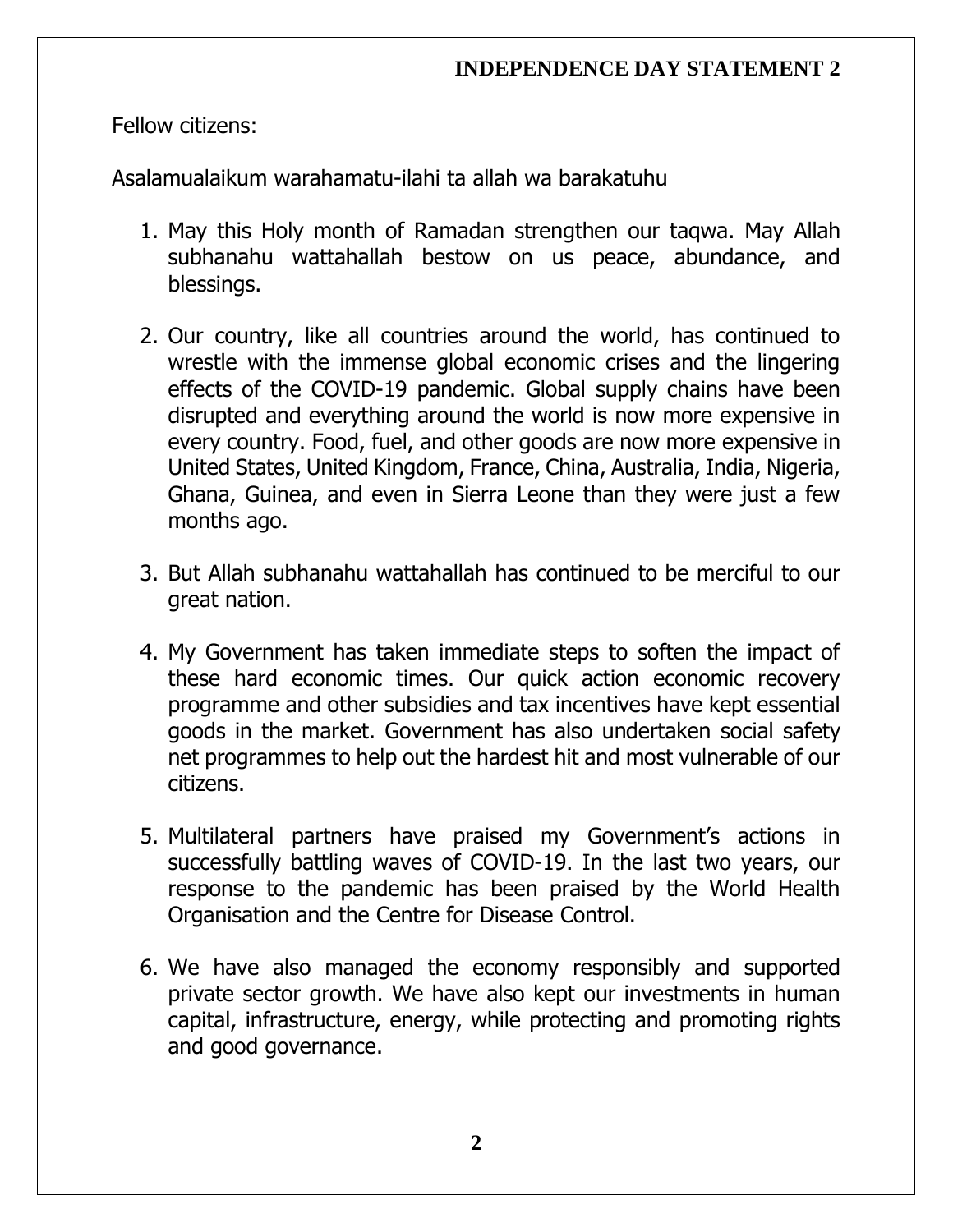- 7. We have built and rehabilitated more school infrastructure, committed more money to supporting education, extended universal access to free quality education to all children, provided free learning and teaching materials, revamped vocational education, and fundamentally changed education in just four years. This is more than any Government has ever done in four years.
- 8. In just four years, we have hired and trained more nurses and doctors, reduced maternal and child mortality, minimised the common disease burdens, built and rehabilitated more hospitals and community health care centres, expanded private sector investment, regularised the delivery of low-cost drugs, introduced an effective national ambulance service, initiated innovative health-provider services, and gained the confidence of our partners with their investment of hundreds of millions of dollars in that sector. This is more than any Government has ever done in four years.
- 9. In four years, we have increased agricultural productivity, introduced more mechanisation in all sixteen districts, provided more input support for farmers, established more new cash crop fields, and expanded agricultural value-chains. This is more than any Government has ever done in four years.
- 10. We have built more roads and bridges, including rural roads and bridges, major international highways to Liberia, a highway to Moyamba, the Mabang bridge, and the Magbele bridge. We are working on new highways in the Kono and Kailahun districts.
- 11. With regard to public infrastructure, we are building a \$270M airport terminal, rehabilitating the national stadium for about \$40M, building an ultra-modern foreign service academy, erecting several modern NASSIT regional offices, and all but completed the ACC and NATCOM headquarter buildings. We have turned sod for several infrastructural projects, including the Kono University. Two days ago, I commissioned an imposing Myohaung Officers' mess and a 104 bedroom single officers' quarters. Yesterday, I commissioned the massive 30-acre APP-SL petroleum storage tank farm that expands the storage capacity and hence assures the availability of fuel in the Sierra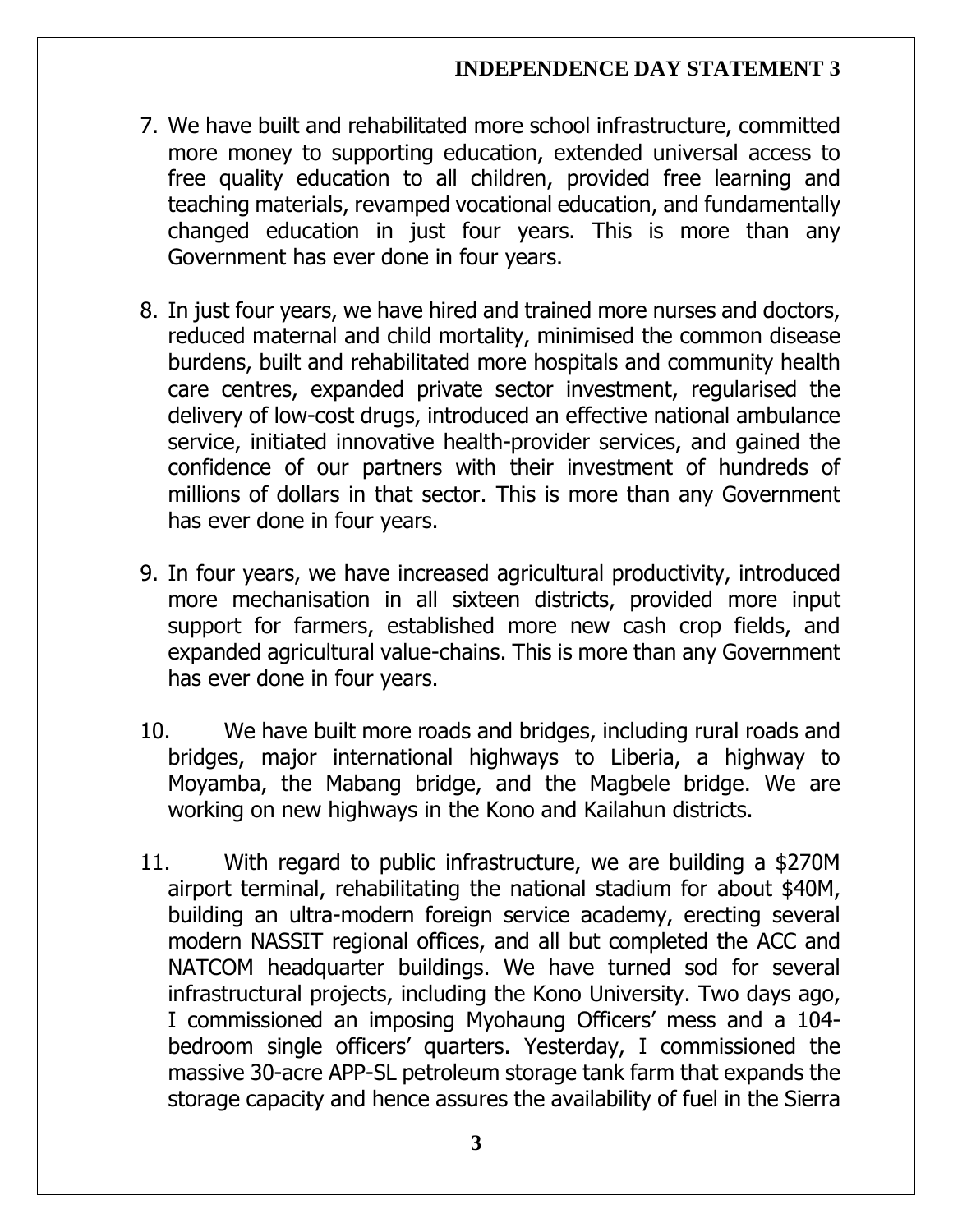Leone market. When we talk about infrastructure, we talk about purposeful infrastructure that assures the resilience of this nation.

- 12. In just four years, we have expanded energy access and provided electricity to more towns and villages in Sierra Leone than any government has ever done.
- 13. Masiaka, Foredugu, Mambolo, Mange, and Rokupr in the north; Moyamba Junction, Taiama, Sumbuya, Koribondo, and Sulima in the south; and, Gorahun, Boajibu, Jojoima, Mobai, and Manowa Town in the East can now boast of electricity for the first time. Bo and Kenema now have regular supply of electricity and work is ongoing on all district headquarter towns. My Government is working assiduously on more energy generation capacity for the Western Area and have invested more in refurbishing transmission and distribution assets and lines right across this nation. This is more than any Government has ever done in four years.
- 14. We have expanded access to potable water across the country with brand new investments in water infrastructure and assets in all district headquarter towns and other towns and villages across the country. On Saturday, I visited Guma Valley, and yesterday I commissioned 15 brand new water bowsers to support the distribution of water in under-served communities in Freetown. This is in addition to the 20 bowsers my government purchased just two years ago. UNICEF and WHO assert that my Government has increased access to potable water by 24% in the rural areas and 6% in the Western Area. This is more than any Government has ever done in four years.
- 15. In sectors such as fisheries, mining, tourism, the downstream petroleum sector, the environment, and more, my Government's performance over these four years has been highly commended by independent international organisations.
- 16. In just four years, my Government has either passed or is working on more laws and policies for the protection of girls, especially from sexual offences, and, the promotion of gender empowerment and